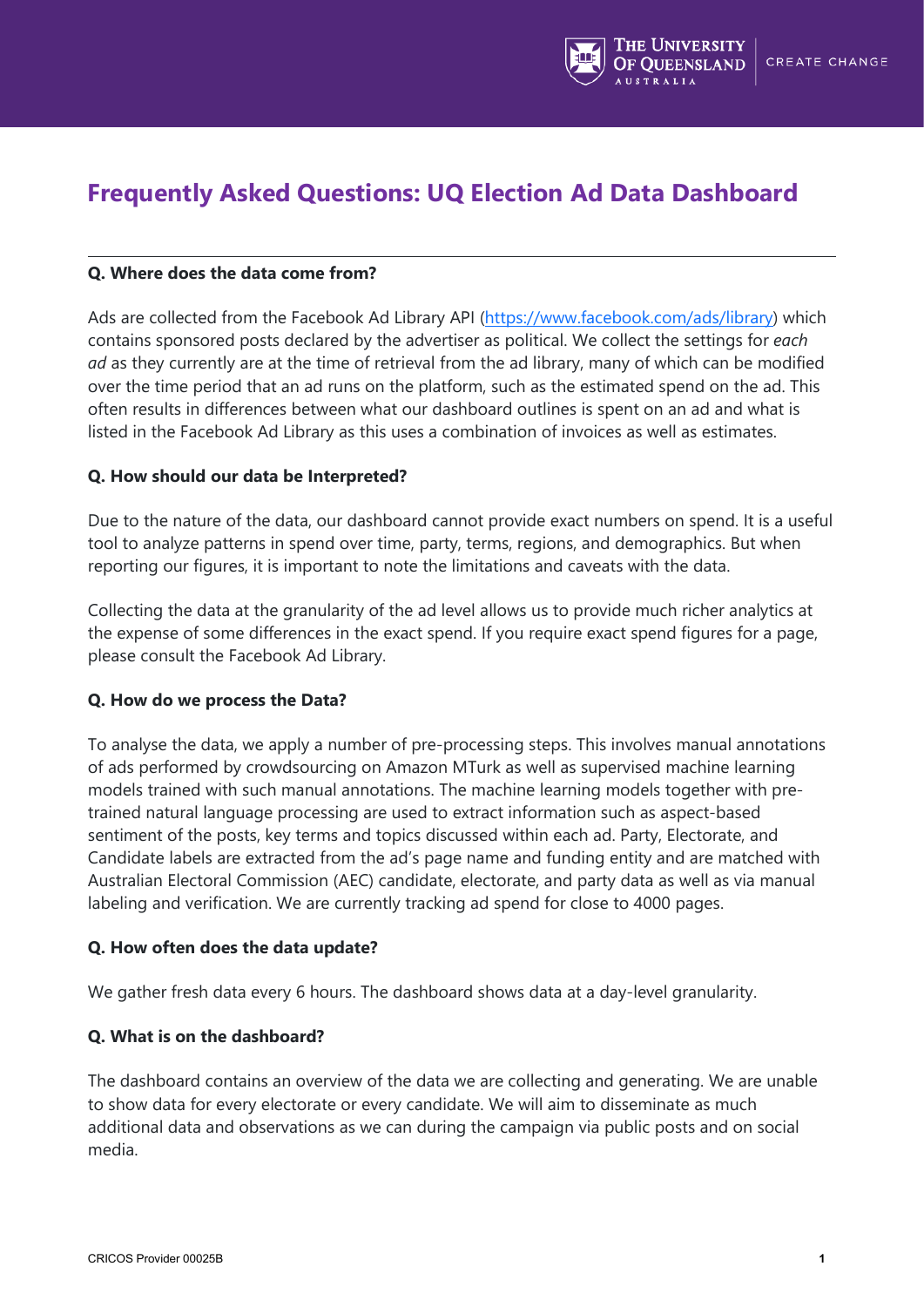

## **Q. What does the underlying data pipeline look like?**

The system runs on Amazon AWS. Every 6 hours we collect active ad campaigns from the Facebook Ad Library and enrich it with in-house AI tools to extract additional information. We then store it on S3. From here the data is served via Elasticsearch, DynamoDB, and Athena to a number of clients for data analytics including Tableau, RStudio, and PowerBI. The dashboard takes this data and uses plotly to generate the visualizations.

# **Q. How is the ad spend estimated?**

Data provided by Facebook only includes spend ranges (e.g., \$0-\$99) rather than actual spend amounts. This requires us to estimate the actual spend of an ad campaign. Options include taking the upper-bound (e.g., \$99) in all cases, or the average value (e.g., \$50) for each ad. This may lead to over or under estimation of the actual spend. For example, this is likely for small ad campaigns which are short in duration and have few impressions or where there are many ads running.

Based on observations in regards to the accuracy of these spends, we define the total spend on an ad as the most recent upper bound spend for an ad. For example, if the ad says the spend is between 0 and 99, we use 99 as the spend. Such an approach will overestimate short-lived ads for which the actual spend is closer to the lower bound of the range.

To spread the total spend on an ad over the entire period it is running, the spend per day of an ad is calculated by taking the total spend and dividing it by the total days the ad has been / was active. Therefore, each day an ad is active, it will contribute total spend/total days active.

### **Q. How is the party spend figure calculated?**

This figure shows all ad spend by any page associated with a party each day. This includes candidate pages, state and national party pages, as well as local branch or regional funding entity spend. For example, for Labor, this includes the spend from the Opposition Leader, Anthony Albanese's page, senators not up for re-election, the state Labor Party pages, the Australian Labor Party national page, local branches spending money on ads, as well as the pages of individual candidates contesting this election. It does not include associated entities for any party such as trade unions. We have this data but do not show it on the dashboard.

It is important to recognise that as this is a 'real-time' dashboard and the fact the Meta advertising system is dynamic (so that over the lifecycle of an ad the estimated spend can be adjusted by the funding entity), it is impossible to know how much is going to be spent when an ad initially becomes active. Hence, we suggest caution is taken with these numbers and that they are seen as indicative of a broader strategy.

### **Q. How have you calculated the spend in each electorate?**

We use the ad spend from the candidate pages as a proxy for electorate spend. For the purposes of consistency, we have removed the leaders of the parties from the spend calculation for their electorates as these spends are not going into these electorates. Despite these limitations, we think this is still useful for showing the spend of candidates in different electorates around the country.